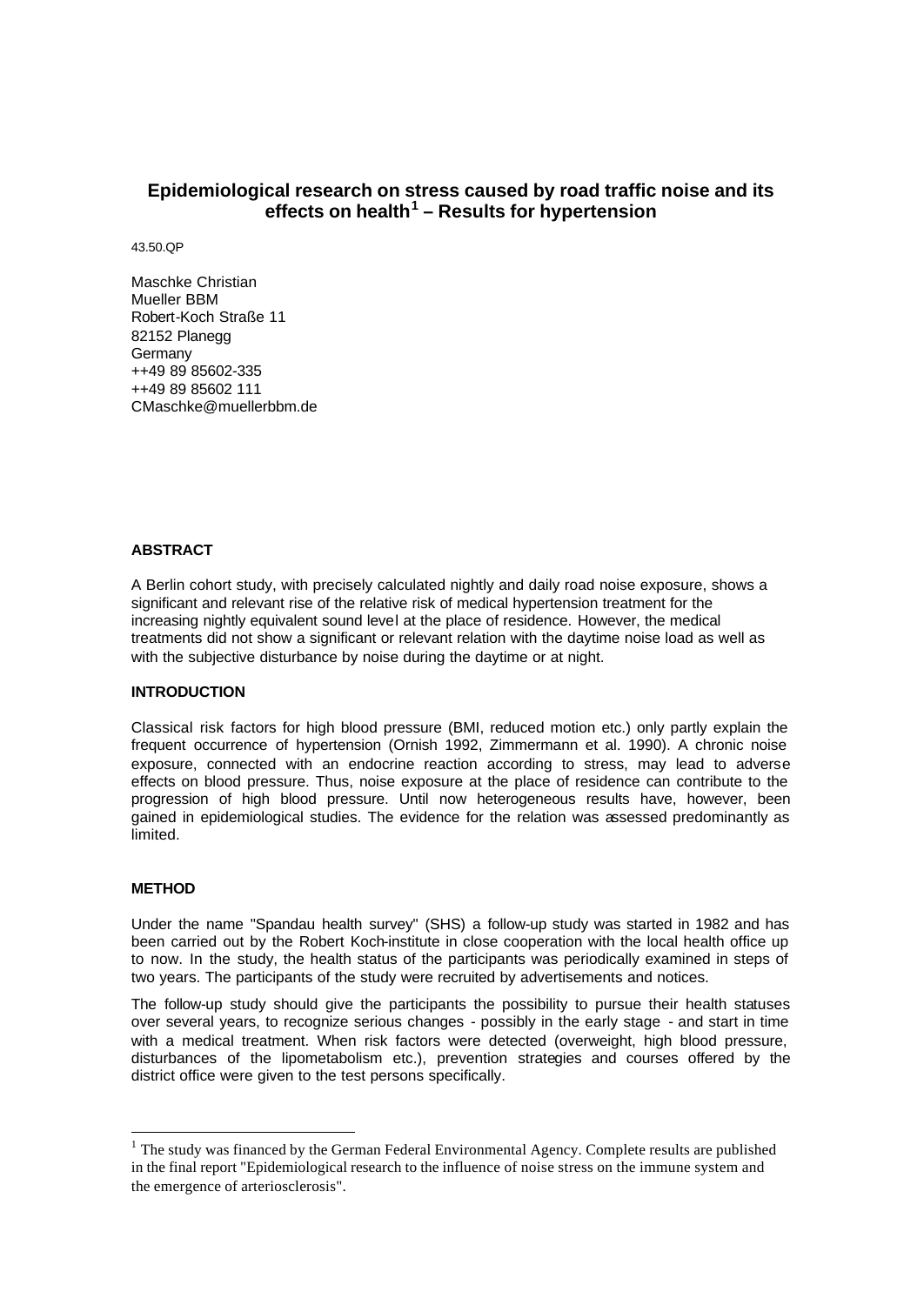At the time of the examination the study was in the 9th repetition cycle. The minimum age of the test persons was 16 years; no maximum age limit was established. Altogether 1718 test persons were examined.

The medical data collection in the study contained:

• social economic data (age, education, profession, marital status etc.); nutrition (among others fat balance, fluid balance); alcohol and tobacco intake; health status; active health prevention; sleep experience

as well as the measurements:

• blood pressure; urine examination; size and weight; breath functional testing and blood test.

All participants got a summarizing medical assessment of the health check.

In addition to the standard inventory, the disturbances by noise were collected in the 9th repetition cycle as well as the equivalent sound level of the test persons (at their places of residence).

#### **THE SOUND LEVEL AT THE PLACE OF RESIDENCE AND NOISE DISTURBANCE IN THE APARTMENT**

The sound load by road traffic was gathered from a data base which was provided by the Berlin council. The data base contains noise levels separate for the day and the night calculated from traffic census data.

In addition, the data base offers a map part where the spatial situation of the residential building to the noisy streets was shown for every address.

Based on the spatial information of the data base, distance-corrections were calculated for each residential address. Additional location categories were formed based on the orientation of the bedroom windows (at the front, side, rear). For every category augmenters were calculated at a sub-sample from 24 hour level measurements. Finally, the data base levels were corrected by the distance and the augmenters.

With the questions "How much do you "feel" disturbed by the following noise sources in your apartment during the day (at night)?" the disturbance by noise was simultaneously questioned. Thus, it was possible to analyze the coincidence of health effect with the subjective disturbance by noise in the apartment as well as with the equivalent sound level at the residential address.

#### **Statistics**

The frequency of medical treatments for hypertension was evaluated in the 9th cycle of the SHS as well as in the course of the lifetime. Logistical regressions were used for a multiple statistical analysis. As point estimators, relative risks (Odds ratios = OR) were calculated. For category variables, the category which corresponded to the lowest load was chosen as reference category (indicator coding). The relative risks were adjusted by the effects of "age" "alcohol intake" "tobacco intake" "motion in the profession", "sporting activity", "body mass index ", "socio economic index ", "partner loss in the marriage", "hearing ability", "noise sensitivity" and "season of the medical examination".

#### **RESULTS**

At first the remark, that the well known relation of hypertension with age and body mass index in all analyses exists. The risk for a medical treatment of hypertension increased significantly with an advancing age and with an increasing body mass index. This result agrees with other examinations (Hoffmeister et al. 1995). Furthermore, the nightly noise stress was identified as a significant and relevant risk factor.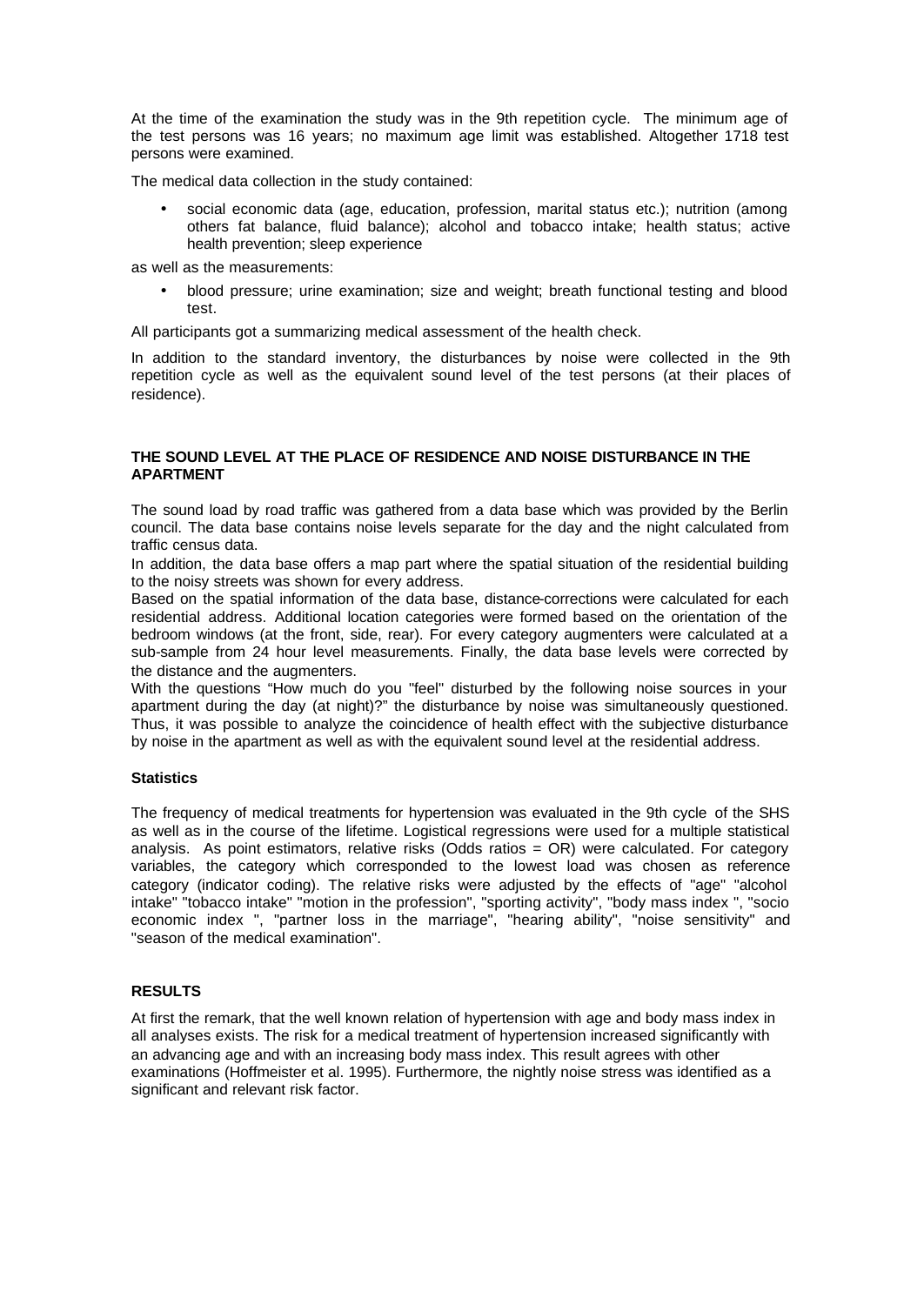#### **Equivalent Sound Level at the Place of Residence and Hypertension**

The medical treatment of hypertension shows a small but not significant relation with the equivalent sound level by road traffic during the daytime (see figure 1). A clear rise of the relative risk, however, was observed in the sample for persons who were exposed to equivalent sound levels of road traffic by 65 dB(A) or more at their places of residence ( $OR = 1.6$ ).



Fig. 1: Statistical connection between daytime road traffic noise and hypertension in the 9<sup>th</sup> repetition cycle (N = 1351; adjusted for "age" "alcohol intake" "tobacco intake" "motion in the profession", "sporting activity", "body mass index ", "socio economic index ", "partner loss in the marriage", "hearing ability", "noise sensitivity" and "season of the medical examination").

In contrast to the daytime results, a significant rise of the relative risk of hypertension was calculated for the nightly equivalent sound level. The relative risk for the nightly sound load with more than 55 dB(A) rises to 1.9 in comparison with the reference category (equivalent sound level below 50 dB(A)). If only test persons were included in the analysis which have not moved in the last two years, the relative risk increased to 2,0 (see figure 2). This result is of great importance for preventive medical action since more than 95 % of these test persons lived more than 10 years in the same apartment with a comparable traffic noise exposure.



 Fig. 2: Statistical connection between nightly road traffic noise and hypertension in the  $9<sup>th</sup>$  repetition cycle (N = 1095; adjusted for "age" "alcohol intake" "tobacco intake" "motion in the profession", "sporting activity", "body mass index ", "socio economic index ", "partner loss in the marriage", "hearing ability", "noise sensitivity" and "season of the medical examination".

If the nightly sound load (at place of residence) can be regarded as causative for the increased relative risks, then it is to be expected that the risk increases for test persons which normally sleep with open window, since the noise level rises at the ear of the sleeper.

In accordance with this thesis, the relative risk for a medical treatment of hypertension increased to 6.1 ( $p = 0.023$ ) at an outdoor level of 55 dB (A) and open bedroom windows in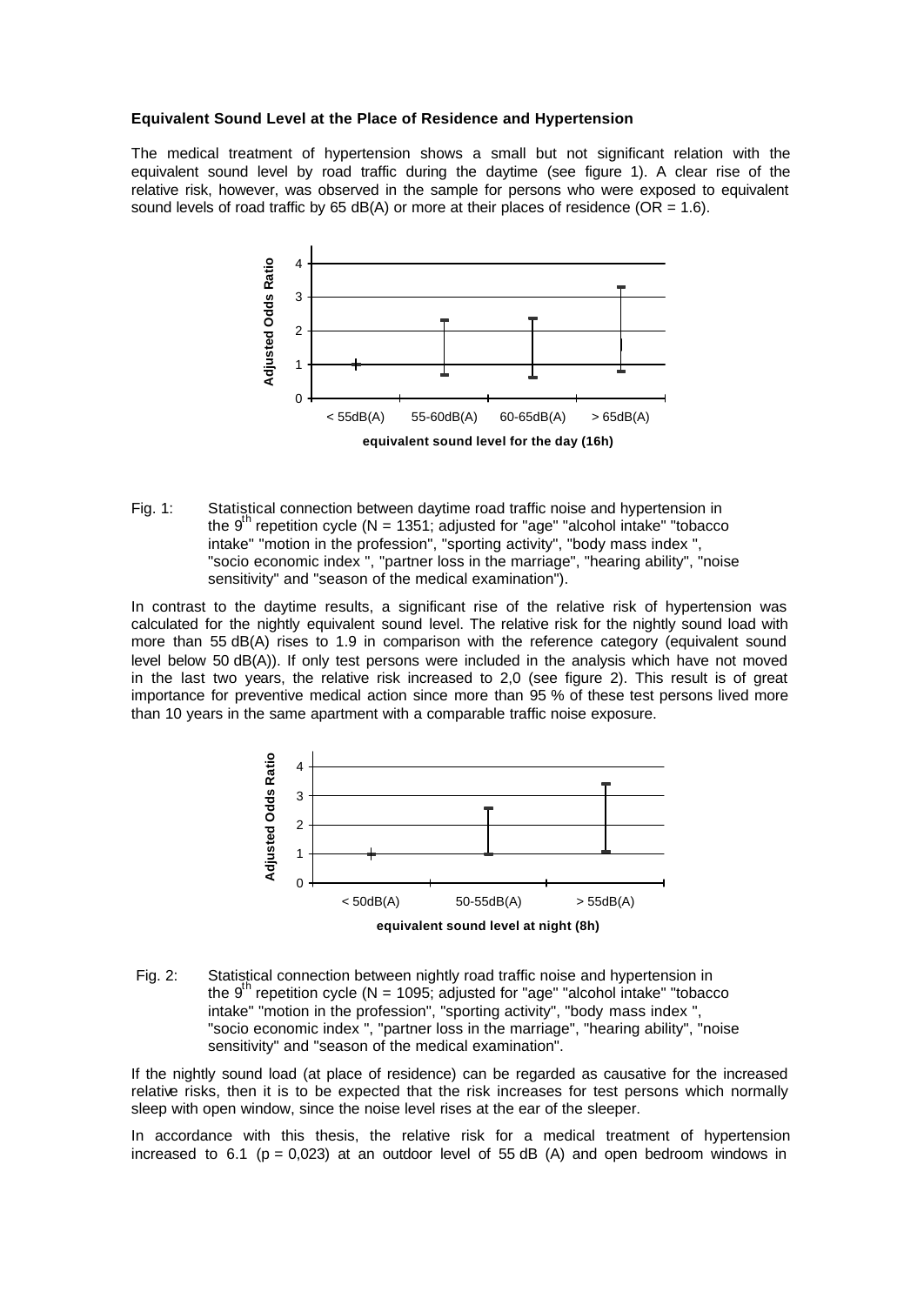comparison to the reference category (see figure 3). This result supports the thesis that the nightly sound load is causatively responsible for the rise of medical treatments.



Fig. 3: Statistical connection between nightly traffic noise and hypertension in the  $9<sup>th</sup>$ repetition cycle by open windows (N = 279; adjusted for "age" "alcohol intake" "tobacco intake" "motion in the profession", "sporting activity", "body mass index ", "socio economic index ", "partner loss in the marriage", "hearing ability", "noise sensitivity" and "season of the medical examination".

A dose effect relation is generally demanded as a proof for a causal statement (e.g. [Hertz-Picciotto 1995]). However, no dose effect examinations which could prove a causal interpretation have been published up to now [Babisch 1998]. Therefore, the overall assessment of the scientific evidence was non-uniform for the coincidence between noise exposure and hypertension. It outweighed the verdict of a limited evidence.

The presented study permitted dose effect considerations about noise level categories of approximately 5 dB(A). The analyses yielded that with increasing nightly noise levels the relative risk rose monotonously (see figure 2 and 3). The results confirm the thesis that the nightly sound load stress is responsible for the rise of the medical treatment of hypertension, directly or indirectly by disturbed sleep.

In addition to the medical treatments in the 9th repetition cycle of the SHS, the medical treatments were evaluated in the course of the lifetime (anamnesis). The analyses showed comparable results.

The weak relation of the sound load by road traffic during the daytime with hypertension did not reach a statistical significance (see figure 4). However, a considerable rise of the relative risk could be observed in the sample for persons who were exposed to equivalent sound levels of road traffic at 65 dB(A) or even more at their places of residence (OR =  $1.5$ ).



Fig. 4: Statistical connection between daytime road traffic noise and hypertension in the lifetime (N = 1351; adjusted for "age" "alcohol intake" "tobacco intake" "motion in the profession", "sporting activity", "body mass index ", "socio economic index ", "partner loss in the marriage", "hearing ability", and "noise sensitivity").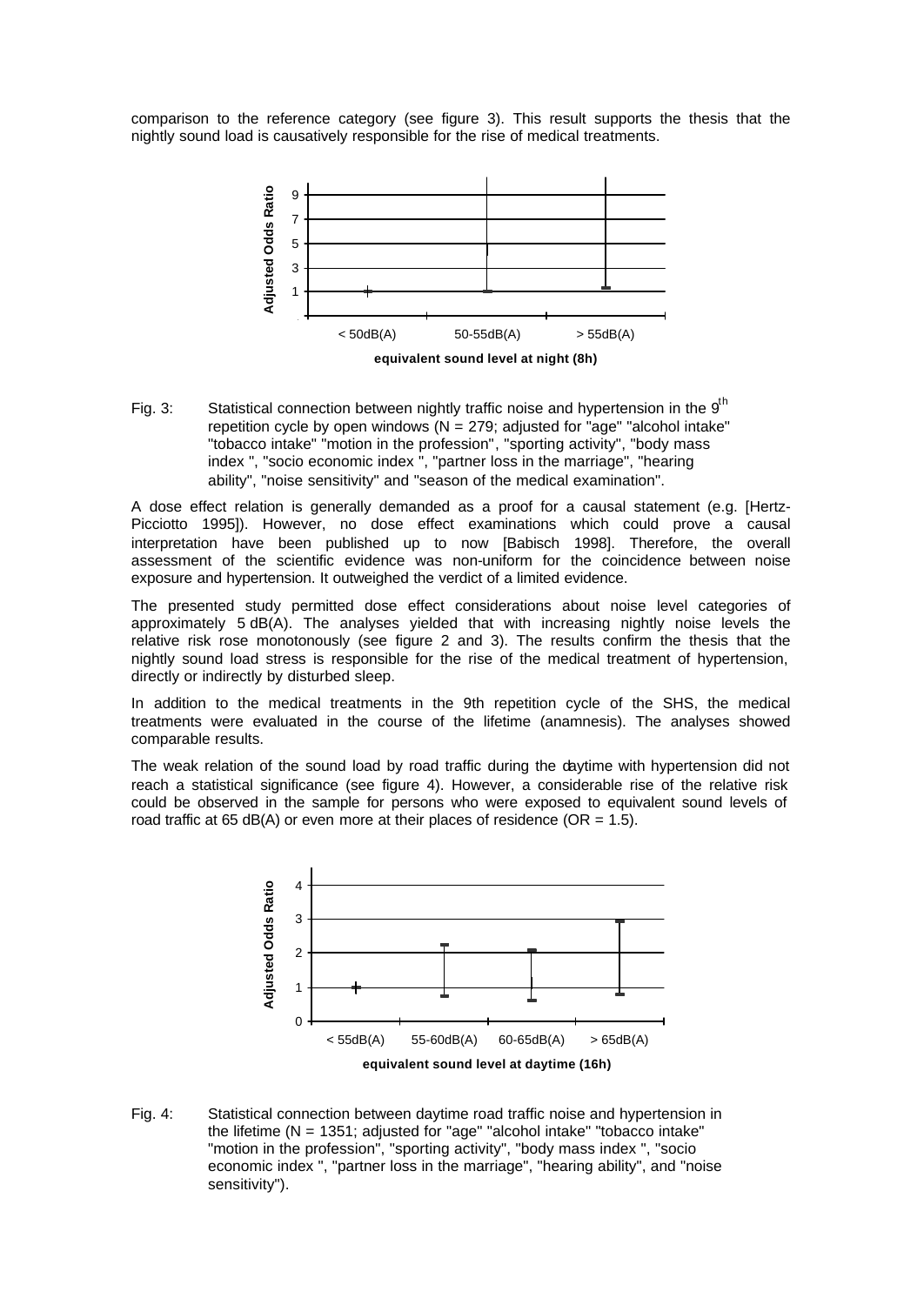With a nightly sound load of 50-55 dB(A) the relative risk to be treated medically in the course of the lifetime due to hypertension is increased ( $p = 0.006$ ) already by 70% with respect to the reference category (below 50 dB(A)) (OR = 1.73). In the sound level category of more than 55 dB(A), the relative risk increases to about 80 % (OR =  $1.79$ ;  $p = 0.024$ ). The adjusted Odds ratios show a monotonous dose effect relationship with the nightly equivalent sound level of the road traffic (see figure 5).



Fig. 5: Statistical connection between nightly road traffic noise and hypertension in the lifetime (N = 1335; adjusted for "age" "alcohol intake" "tobacco intake" "motion in the profession", "sporting activity", "body mass index ", "socio economic index ", "partner loss in the marriage", "hearing ability", and "noise sensitivity").

#### **Subjective Disturbance by Noise in the Apartment and Hypertension**

The medical treatments of hypertension did not show a significant or relevant relation with the subjective disturbance by noise during the daytime or at night for the 9th repetition cycle. The adjusted odds ratios did not provide a reference to a dose effect relationship. For the medical treatments in the course of the lifetime due to hypertension (anamnesis)

comparable results exist. The study suggests that the relative risk for a medical treatment of hypertension does not increase if persons feel disturbed during the daytime or at night by road traffic noise.

### **DISCUSSION**

The presented study delivers as double-blind study safe indications that nightly traffic noise can trigger or stimulate hypertension. The medical data collection was gained by a trained doctor team of the Robert Koch-Institute (federal authority) and can be classified as reliable, even if an evaluation of the medical diagnoses would have had to be preferred to the medical treatments. The sound load was calculated from traffic censuses and checked by level measurements. It has to be stressed that only noise measurements or traffic censuses with detailed consideration of the location issues of the apartments (the bedroom windows) give correct sound levels at residential places. In epidemiological studies therefore special attention must be paid to the elevation of the noise exposure. Considerable deficits have to be considered for studies published up to now. Particularly important is the independent evaluation of the nightly sound exposure, shown by the presented study. The main result that a fundamentally bigger importance must be attached to the nightly sound load with respect to hypertension, than to the sound load during the daytime, is biologically highly plausible and coincides with findings to disturbed sleep (Born et al. 2000; Hecht et al. 1990; Zulley 1993). An effect chain is indicated here which must be confirmed in further epidemiological studies.

The thesis that significant connections between sound load and hypertension in older works based on an inadequate consideration of confounders [Babisch 2000] has not been confirmed by this study. The nightly sound load shows a close and stable connection with the number of medical treatments of hypertension and is influenced only marginally by the control variables.